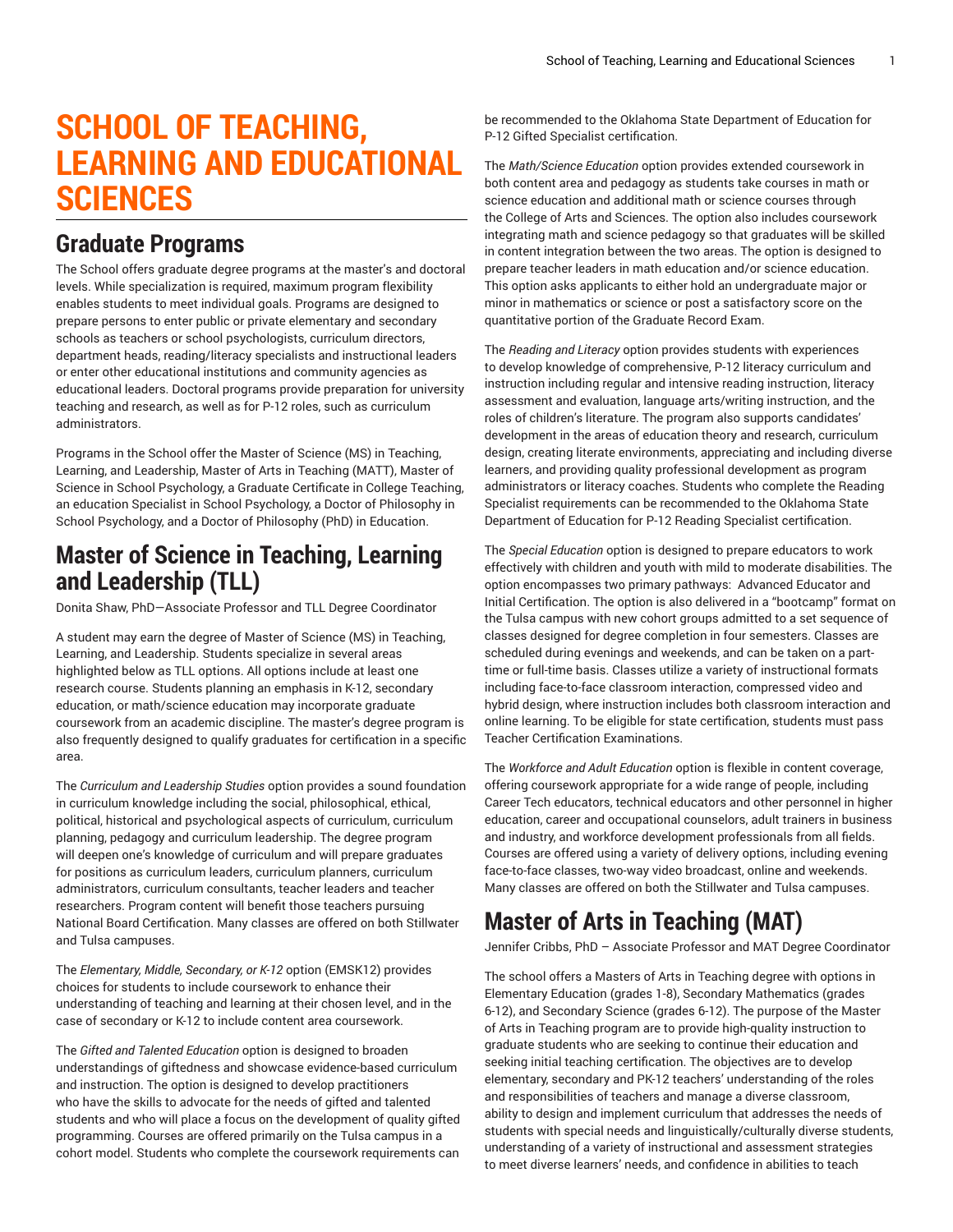in PK-12 classroom through high-quality field experiences. Extensive specialization coursework is offered in each discipline area and the program culminates with a full 15-week clinical internship (student teaching) experience through which students work in diverse school settings and demonstrate and strengthen their pedagogical knowledge. Additionally, students participate in at least 60 hours of field experience prior to student teaching. All students complete a Professional Portfolio with three separate submissions. It should be noted that all previous coursework must be successfully completed prior to participation in the final semester. Oklahoma certification also mandates the Certification Examinations for Oklahoma Educators.

# **Master of Science in School Psychology**

A degree in educational psychology with an option in school psychometrics is awarded to students who are en route for either the EdS or PhD degree in school psychology. Students must be admitted to the EdS or PhD program to receive the MS. (Students are not admitted directly to the MS degree.)

# **College Teaching Graduate Certificate**

College Teaching Graduate Certificate is housed in Curriculum Studies Program at School of Teaching, Learning and Education Studies. It is a stand-alone certificate program to help current college and university faculty (including both full-time and part-time faculty as well as graduate teaching assistants who have college teaching assignments) develop and improve knowledge, skills, and capacities for successful college teaching, as well as advance their teaching vision, philosophy and adaptability in a rapidly changing society at a range of institutions of higher education. Credit hours successfully completed are transferable to Curriculum Studies options in MS and PhD degree.

#### **Graduate Certificate for Effective Teaching in Secondary Schools**

The Graduate Certificate for Effective Teaching in Secondary Schools is housed in the Secondary Education Program at School of Teaching, Learning and Education Studies. It is a stand-alone certificate program to help alternatively-certified teachers develop and improve knowledge, skills, and capacities for successful teaching, classroom management, content pedagogy, and reflection on professional practice. Credit hours successfully completed are transferable to the EMSK12 options in MS in Teaching, Leadership and Learning.

#### **Education Specialist (EdS) in School Psychology**

Brian Poncy, PhD—Associate Professor, EdS Program Training Director

The NASP-approved (National Association of School Psychologists) specialist program is available. The EdS is the appropriate level of training for those who are interested in applying psychology to a variety of child-related learning and adjustment problems, and for the improvement of children's mental health in school settings. Specialistlevel school psychologists typically work in school systems and function in diverse roles including consultation, psychological and psychoeducational assessment, and intervention to facilitate success for all children. The EdS program at OSU is approximately 77 hours, consistent with the NASP standards for training, and meets the Oklahoma State Department of Education certification requirements. Successful completion of this program leads to eligibility for certification by the Oklahoma State Department of Education as a school psychologist

and also the NASP National Certification in School Psychology (NCSP). Applications for the EdS program are due February 1 for consideration for admission the following semester.

# **PhD in School Psychology**

Gary Duhon, PhD—Professor and PhD Program Training Director

The doctoral program in school psychology is accredited by the American Psychological Association and approved by the National Association of School Psychologists. The program follows the scientist practitioner model that emphasizes the application of the scientific knowledge and methodological rigor in the delivery of school psychological services and in conducting research. Training in the scientist/practitioner model is for the purpose of developing a Science-Based Child/Learner Success orientation in students. Doctoral-level school psychologists function in diverse and important roles including consultation, assessment, intervention therapy, supervision, program evaluation and research to facilitate success for all learners. They add to the understanding of children and their families by contributing to the scientific knowledge base related to all aspects of child development. They are employed in many different settings including elementary and secondary schools, private practice, university, hospitals and mental health centers. School psychologists work with diverse populations and provide psychological services to children, youth, families, caregivers, school personnel, adult learners and individuals with special needs, as well as to the systems in which these individuals need to be successful. Applications for the PhD program in school psychology are due by January 1 for the following fall enrollment.

## **Doctor of Philosophy in Education**

Students in the Doctor of Philosophy in Education program critically analyze teaching and learning in different contexts both inside and outside of school, explore how these processes are embedded in wider social, political and economic contexts, and envision the possibilities for improving teaching and learning. To this end, the program has an emphasis on the critical production of research with the intent that graduates from this program will contribute to their scholarly fields while addressing the needs of the state of Oklahoma, the country and the larger global community. The integration of seven degree options—Curriculum Studies; Educational Technology; Language, Literacy, and Culture; Mathematics and Science Education; Professional Education Studies; Social Foundations of Education; and Workforce and Adult Education provides a conceptually coherent doctoral program in which students and faculty explore teaching and learning in new ways within various cultural milieus, such as the family, occupations, public schools and universities. The Ph.D. degree, with options housed in two Schools within the College of Education, Health and Aviation, prepares researchers and leaders to serve in professional positions in universities, P-12 schools, career and technical schools, research agencies, policy agencies and other educational settings (such as museums, educational publishing, and curriculum development).

The *Curriculum Studies* option's mission is to educate scholars with a deep understanding and ability to create and use knowledge of curriculum studies in the field of education and in other scholarly communities interested in the advancement of education at the state, national, and international levels. In articulating the field of curriculum studies, it is important to acknowledge the broadest views of curriculum, including content and organization of school, the social context in which school is situated, and the process of education both in and out of school. Curriculum studies is understood as both a disciplinary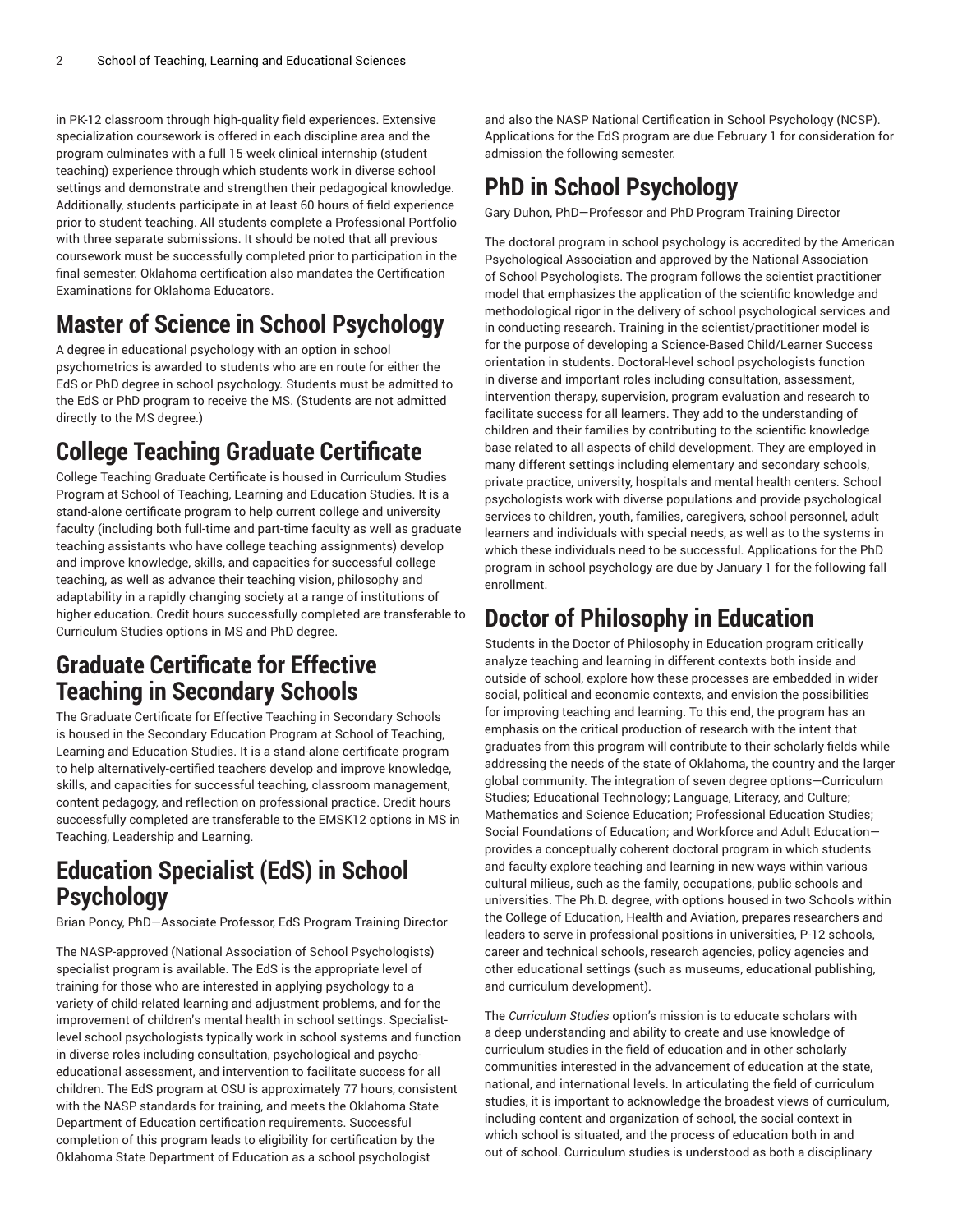and an interdisciplinary field of study with its own distinctive history, conceptions, and modes of inquiry, always open to new scholarship. Curriculum theorizing, curriculum development and assessment, pedagogy, curriculum inquiry, curriculum history, leadership and advocacy, critical media literacy, teacher research, and intercultural and international dialogue are all part of the scholarship of curriculum studies in the program. Particular attention is also devoted to those absent from typical curriculum decision making; curriculum studies is concerned with issues of equity, access, and voice. This option is housed in the School of Teaching, Learning and Education Sciences.

The *Educational Technology* option focus is on the core areas of the field: design, development, utilization, production and evaluation of instructional systems, human computer interaction and technology applications to support learning and teaching. The doctoral program emphasizes research using educational technology in applied settings. The Ph.D. in Education/Educational Technology prepares future researchers for a variety of professional positions. Graduates are typically employed as university faculty, educational or instructional technology specialists in universities, community colleges and schools, or as training managers or instructional designer/developers in corporate settings. This option is housed in the School of Educational Foundations, Leadership and Aviation (SEFLA).

The *Mathematics Education* option prepares students to conduct research on teaching and learning mathematics at the P-12 level. Research may focus on a variety of aspects of teaching and learning mathematics including the affective domain and employ a wide variety of quantitative, qualitative or mixed methods. Graduates are prepared to teach a broad range of mathematics education courses at both the undergraduate and graduate levels and are qualified for faculty positions in community colleges or secondary teacher education programs as well as other mathematics education leadership positions. This option is housed in the School of Teaching, Learning and Education Sciences.

The *Language, Literacy, and Culture* option focuses on the intersection of theory, research, practice and policy in the examination of language, literacy and culture from early childhood through adulthood recognizing the centrality of literacy in promoting equitable opportunities in our global society. Students explore language and literacy demands across diverse contexts and across social movements to promote equity and honor linguistic and socio-cultural diversity as cultural capital. Specializations in this option include reading, writing and New Literacies; English education; children's and adolescent literature; and world language education. This option is housed in the School of Teaching, Learning and Education Sciences.

The *Professional Education Studies* option is intended to develop scholars of educational theory and research who advance knowledge fundamental to teaching and learning in a diverse and global society and fundamental to social justice and equity in education. Diverse perspectives include but are not limited to in-depth study of theories used to advance social justice and equity in education, teaching and learning; analyses of diverse teaching and learning contexts; application of inquiry-based teaching-learning theory; use of research methodologies (qualitative, quantitative, mixed methods and conceptual/theoretical methodologies) for studies in education; and conceptualization and reconceptualization of the meaning and value of social justice and equity in education, teaching, learning and teaching-learning contexts. This option is housed in the School of Teaching, Learning and Education Sciences. Maximum flexibility is provided for students to develop a specialization that meets

their scholarly interests and career goals. Special Education is one specialization/emphasis area available in this option.

The *Science Education* option prepares students to conduct research on teaching and learning science at the P-12 level, and beyond. Research may focus on a variety of aspects of teaching and learning science and employ a wide variety of quantitative, qualitative or mixed methods. Graduates are prepared to teach a broad range of science education courses at both the undergraduate and graduate levels and are qualified for faculty positions in community colleges or secondary teacher education programs as well as other science education leadership positions. This option is housed in the School of Teaching, Learning and Education Sciences.

The *Social Foundations* option is intended to prepare future scholars and educators to employ a number of different disciplinary perspectives to analyze critically and evaluate policies and practices within and outside education to understand better how such policies and practices shape educational institutions. This approach is intended to heighten students' abilities to examine, understand and explain educational arrangements, processes and practices to develop a disciplined sense of policy-oriented educational responsibility. Scholars in social foundations are expected to contribute to advancing the educational enterprise at national and international levels. This option is housed in the School of Educational Foundations, Leadership and Aviation (SEFLA).

The *Workforce and Adult Education* option is intended to strengthen research activities for improving practice in occupational education, provide graduate programs that reflect transformative roles in occupational education and the workplace, strengthen leadership and outreach services to the discipline, expand activities in international workforce development, and strengthen the cultural diversity in the field of occupational education studies. The focus is to prepare persons for leadership positions in higher education; international occupational education and workforce development organizations; national, state and community agencies; as well as public and private educational institutions. This option is housed in the School of Teaching, Learning and Education Sciences.

#### **General Program Requirements, Application Procedures and Financial Aid Master's Program**

TLL master's degree options requires a minimum of 36 hours of coursework. In addition to coursework students take a comprehensive exam and complete either a Creative Component or Thesis. The Creative Component can take a variety of forms, as approved by the Advisory Committee, from an advanced paper to a creative demonstration of expertise gained through the degree. The thesis is original research. The student's Advisory Committee (three members) assists the student through all aspects of the program. Application to the Graduate College precedes program admission decisions. For unqualified admission an applicant must have completed an undergraduate degree in Education or a related field and must submit a curriculum vita and goals statement aligned with the option area chosen. Option areas have minimum gradepoint requirements for the undergraduate degree and may have additional materials that make up the admissions packet.

#### **Doctoral Program**

The Doctor of Philosophy (PhD) degree requires a minimum of 69 semester hours beyond the master's degree. Application to the Graduate College precedes program admission decisions. For program admission,